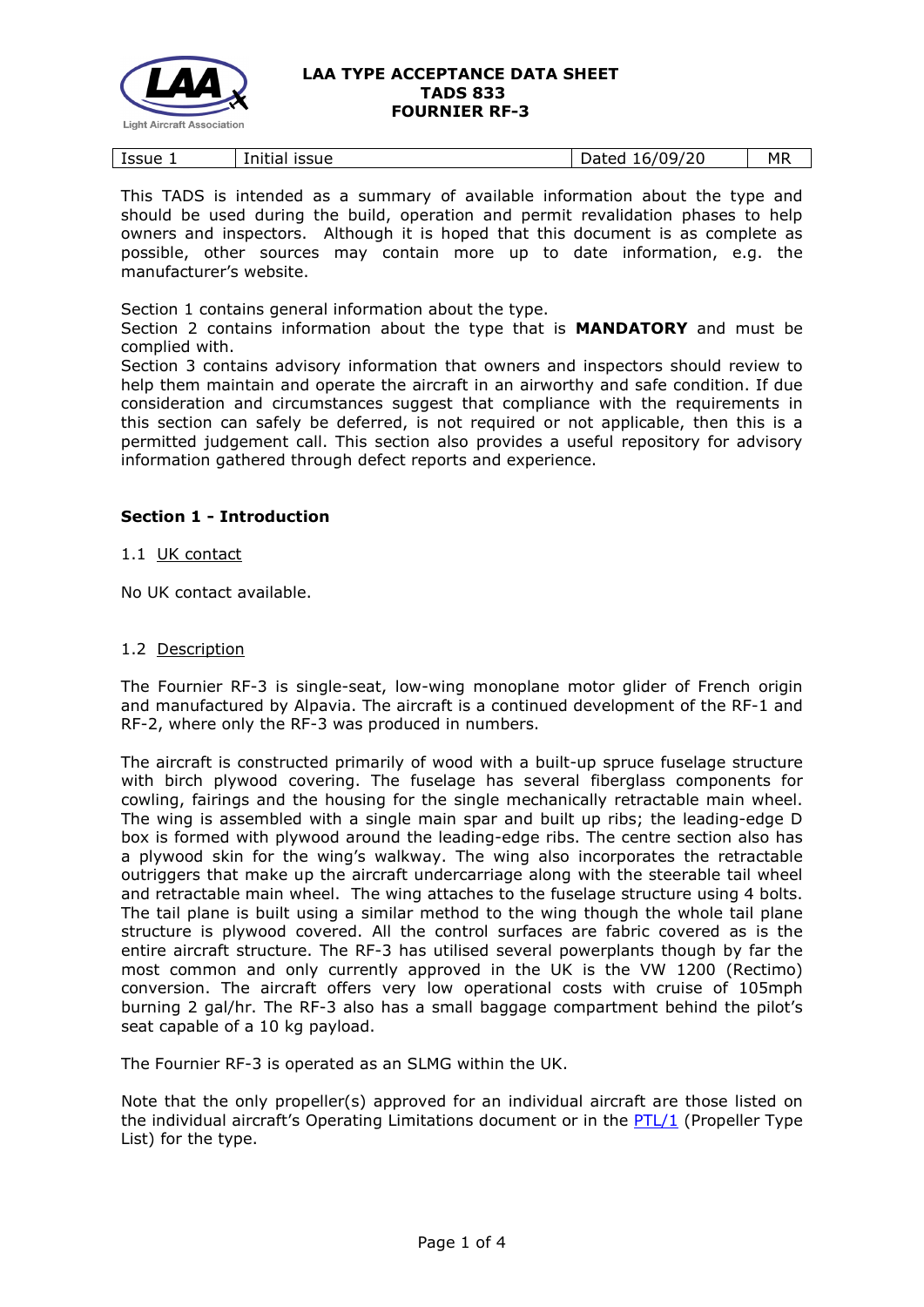

## **Section 2 – Mandatory information for owners, operators and inspectors**

At all times, responsibility for the maintenance and airworthiness of an aircraft rests with the owner. A Condition of a Permit to Fly requires that: *"the aircraft shall be maintained in an airworthy condition".* 

## 2.1 Fast Build Kit 51% Compliance

Not applicable – the Fournier RF-3 is a factory-built aircraft.

## 2.2 Build Manual

Not applicable.

## 2.3 Build Inspections

Inspector approval codes A-A or A-M.

### 2.4 Flight Manual

Alpavia supplied a flight manual with the aircraft (in French).

### 2.5 Mandatory Permit Directives

Applicable specifically to this aircraft type:

[1995-001 R5](http://www.lightaircraftassociation.co.uk/engineering/TADs/833/mpf1995-001r5.pdf) Alpavia Fournier RF3

Also check the LAA website for MPDs that are non-type specific [\(TL2.22\)](http://www.lightaircraftassociation.co.uk/engineering/TechnicalLeaflets/Operating%20An%20Aircraft/TL%202.22%20non-type%20specific%20MPDs.pdf).

## 2.6 LAA Required Modifications (including LAA issued AILs, SBs, etc)

None.

## 2.7 Additional engine operating limitations to be placarded or shown by instrument markings

Notes:

- Refer to the engine manufacturer's latest documentation for the definitive parameter values and recommended instruments.
- Where an instrument is not fitted, the limit need not be displayed.

With VW Rectimo 1200 engine:

Maximum: 135°C Maximum Oil Temp: 107°C Oil Pressure: 2 - 3.5 Bar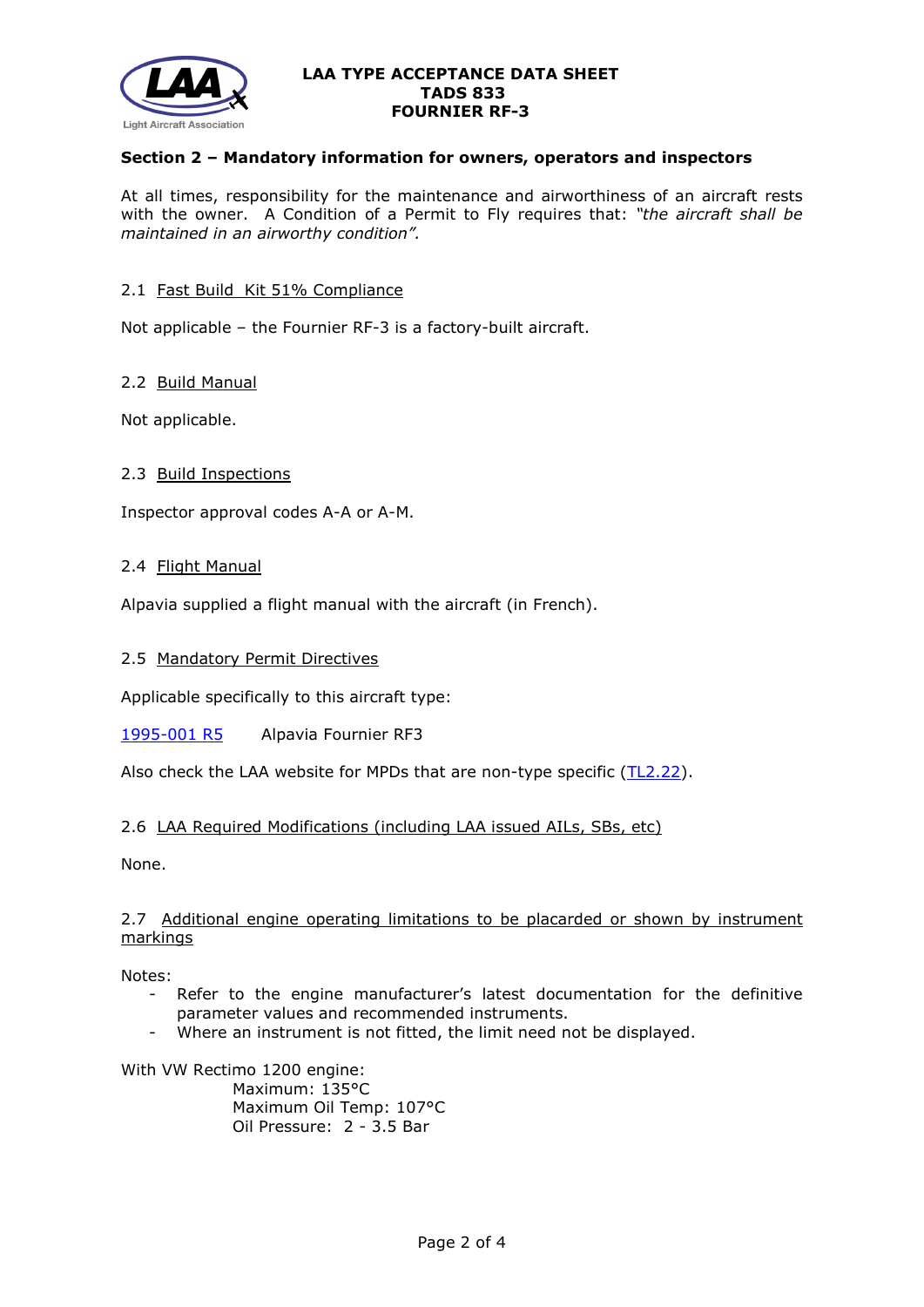

# 2.8 Control surface deflections

| Ailerons     | Up: $20^{\circ}$ ± $2^{\circ}$   |
|--------------|----------------------------------|
|              | Down: 13° ±2°                    |
| Elevators    | Up: $20^{\circ}$ $\pm 2^{\circ}$ |
|              | Down: 20° ±2°                    |
| Elevator tab | Up: $30^{\circ}$ ±2°             |
|              | Down: 30° ±2°                    |
| Rudder       | Left: $25^\circ \pm 2^\circ$     |
|              | Right: 25° ±2°                   |

### 2.9 Operating Limitations and Placards

(Note that the wording on an individual aircraft's Operating Limitations document takes precedence, if different.)

- 1. Maximum number of occupants authorised to be carried: One
- 2. The aircraft must be operated in compliance with the following operating limitations, which shall be displayed in the cockpit by means of placards or instrument markings:
	- 2.1 Aerobatic Limitations Aerobatic manoeuvres are prohibited. Intentional spinning is prohibited.
	- 2.2 Loading Limitations Maximum Total Weight Authorised: 350 kg CG Range: 11.8 inches to 19.3inches aft of datum. Datum Point is: Leading edge of wing at the root when in the horizontal position.
	- 2.3 Engine Limitations Maximum Engine RPM: 3600.
	- 2.4 Airspeed Limitations Maximum Indicated Airspeed ( $V_{NE}$ ): 113 knots Maximum Indicated Airspeed, Rough Air (VNO): 97 knots Maximum Manoeuvring Speed (Va): 89 knots
	- 2.5 Other Limitations The aircraft shall be flown by day and under Visual Flight Rules only. Smoking in the aircraft is prohibited.

Additional Placards:

"Occupant Warning - This Aircraft has not been Certificated to an International Requirement"

A fireproof identification plate must be fitted to fuselage, engraved or stamped with aircraft's registration letters.